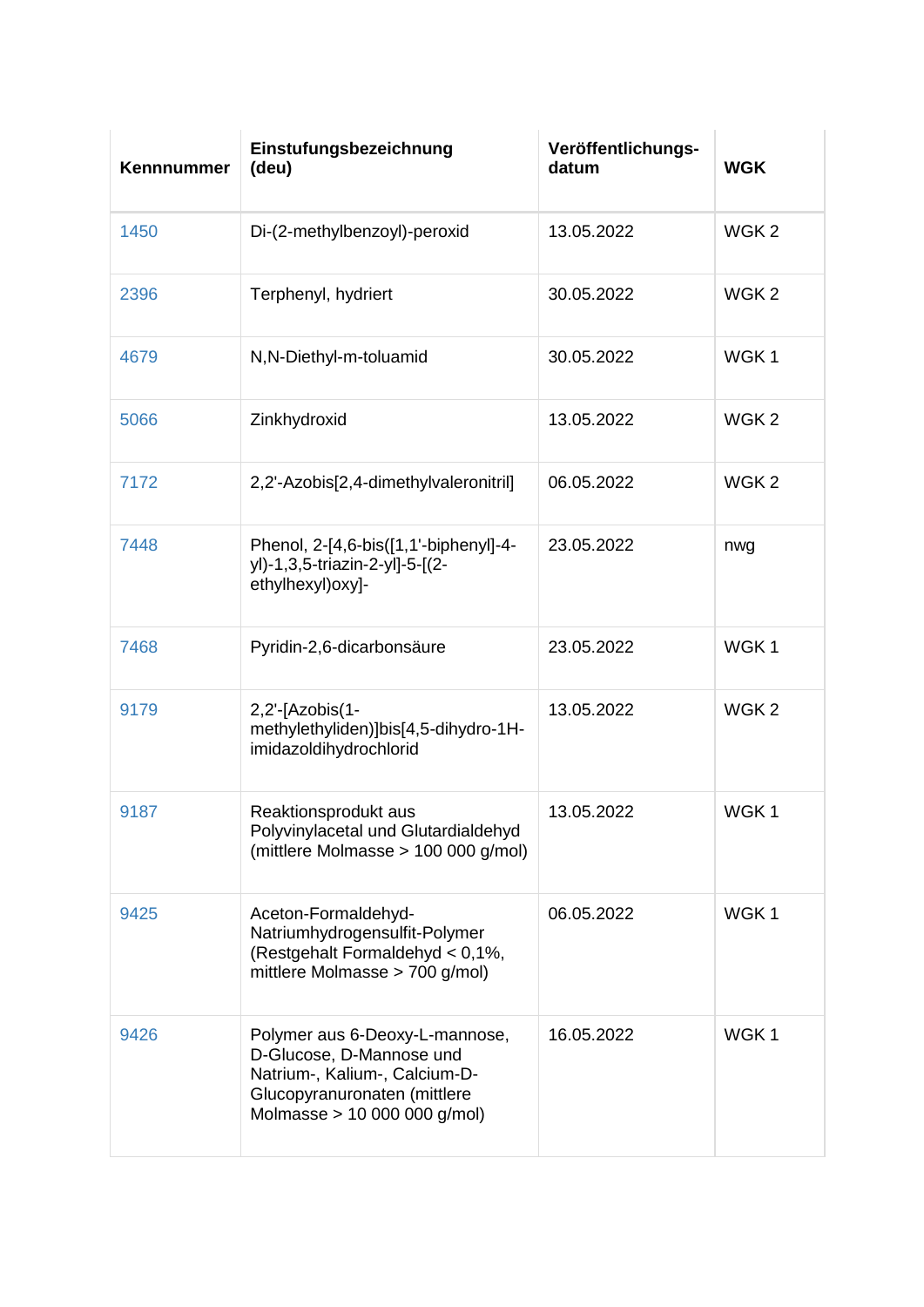| Kennnummer | Einstufungsbezeichnung<br>(deu)                                                                                   | Veröffentlichungs-<br>datum | <b>WGK</b>       |
|------------|-------------------------------------------------------------------------------------------------------------------|-----------------------------|------------------|
| 10109      | Propanoic acid, 2-hydroxy-,<br>(1R,2S,5R)-5-methyl-2-(1-<br>methylethyl)cyclohexyl ester, (2S)-                   | 16.05.2022                  | WGK <sub>1</sub> |
| 10343      | Natrium-1,4-<br>diisodecylsulfonatosuccinat                                                                       | 16.05.2022                  | WGK <sub>2</sub> |
| 10376      | 1, 3, 3, 5- Tetramethyl-1, 1, 5, 5-<br>tetraphenyltrisiloxan                                                      | 23.05.2022                  | WGK <sub>2</sub> |
| 10377      | 1, 1, 1, 3, 5, 5, 5-Heptamethyl-3-<br>[(trimethylsilyl)oxy]trisiloxan                                             | 23.05.2022                  | WGK <sub>2</sub> |
| 10378      | 2,4,6-Trimethyl-2,4,6-tris(3,3,3-<br>trifluorpropyl)cyclotrisiloxan                                               | 06.05.2022                  | WGK3             |
| 10380      | Triisopropylsilylacrylat                                                                                          | 30.05.2022                  | WGK <sub>2</sub> |
| 10411      | Oligomerisationsprodukt aus<br>Ethylenoxid mit Reaktionsprodukten<br>aus Rapsöl und Ethanolamin                   | 23.05.2022                  | WGK <sub>2</sub> |
| 10415      | Chlordimethyloctylsilan                                                                                           | 23.05.2022                  | WGK <sub>2</sub> |
| 10420      | 2-Brom-2-(brommethyl)pentandinitril                                                                               | 24.05.2022                  | WGK <sub>2</sub> |
| 10430      | 5'-O-(4,4'-dimethoxytrityl)-2'-<br>deoxythymidine-3'-O-[O-(2-<br>cyanoethyl)-N,N'-<br>diisopropylphosphoramidite] | 30.05.2022                  | WGK1             |
| 10431      | 1,1'-(Chlorphenylmethylen)bis[4-<br>methoxybenzol]                                                                | 16.05.2022                  | WGK3             |
| 10436      | N2-Isobutyryl-5'-O-(4,4'-<br>dimethoxytrityl)-2'-deoxyguanosine-                                                  | 30.05.2022                  | WGK1             |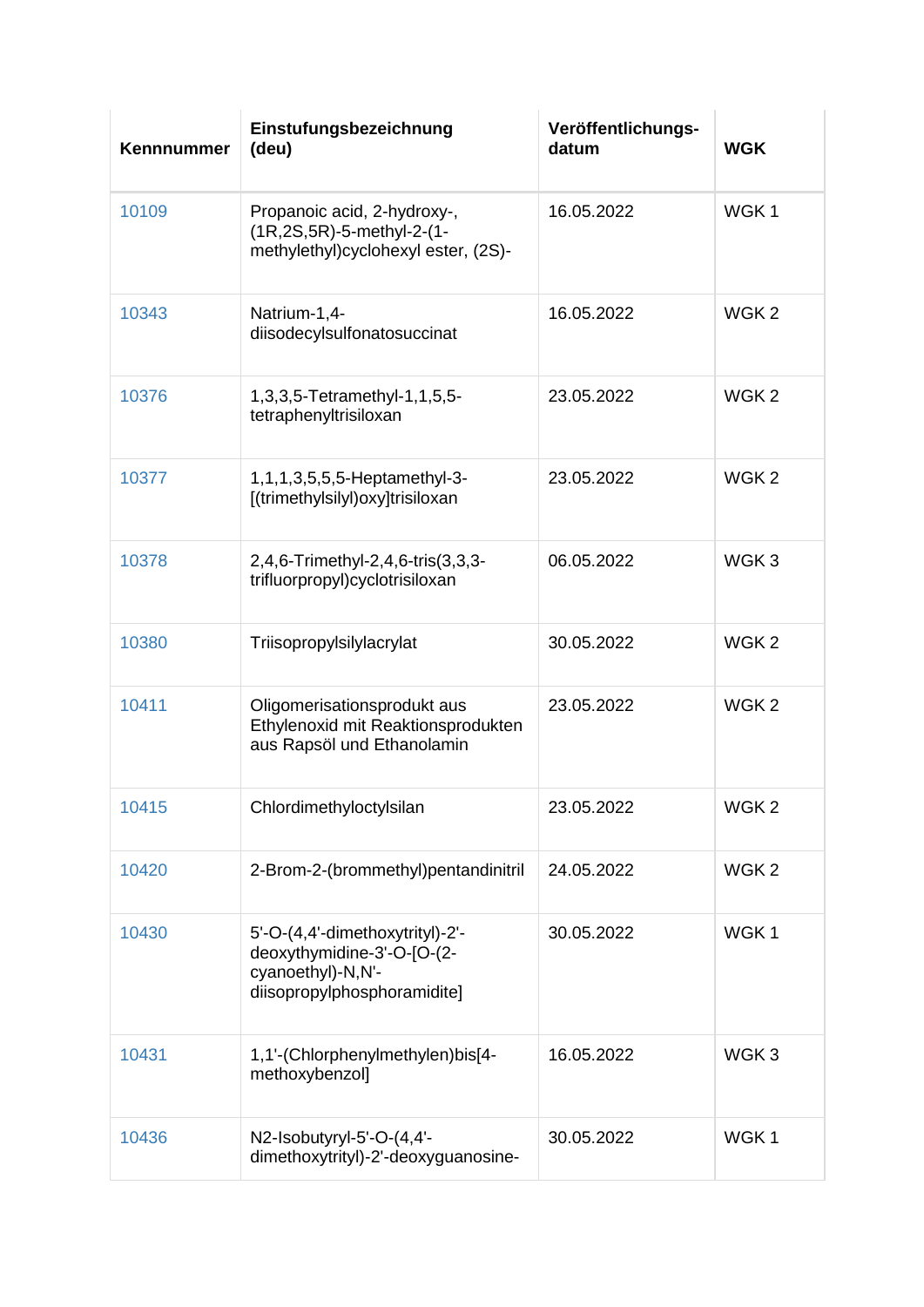| Kennnummer | Einstufungsbezeichnung<br>(deu)                                                                                                           | Veröffentlichungs-<br>datum | <b>WGK</b>       |
|------------|-------------------------------------------------------------------------------------------------------------------------------------------|-----------------------------|------------------|
|            | 3'-O-[O-(2-cyanoethyl)-N,N'-<br>diisopropylphosphoramidite]                                                                               |                             |                  |
| 10437      | N6-Benzoyl-5'-O-(4,4'-<br>dimethoxytrityl)-2'-deoxyadenosine-<br>3'-O-[O-(2-cyanoethyl)-N,N'-<br>diisopropylphosphoramidite]              | 30.05.2022                  | WGK1             |
| 10485      | 3-Aminophenol                                                                                                                             | 24.05.2022                  | WGK <sub>3</sub> |
| 10498      | Naphthensäuren                                                                                                                            | 24.05.2022                  | WGK <sub>2</sub> |
| 10522      | Diethoxy(dimethyl)silan                                                                                                                   | 04.05.2022                  | WGK1             |
| 10574      | Reaktionsgemisch aus 1-Phenyl-1,3-<br>octadecandion und 1-Phenyl-1,3-<br>icosandion                                                       | 06.05.2022                  | nwg              |
| 10579      | Reaktionsprodukt aus Zinn,<br>Citronensäure und Salpetersäure                                                                             | 02.05.2022                  | WGK1             |
| 10588      | Bis[2-[2-(3-heptanyl)-1,3-oxazolidin-<br>3-yl]ethyl]-1,6-hexandiylbiscarbamat                                                             | 02.05.2022                  | WGK1             |
| 10601      | Reaktionsprodukte aus 2,3-<br>Epoxypropyl-o-tolylether und 1,2-<br>Propylendiamin                                                         | 24.05.2022                  | WGK <sub>3</sub> |
| 10612      | 1H-Pyrazol-3-carbonsäure, 4,5-<br>Dihydro-5-oxo-1-(4-sulfophenyl)-4-<br>[(4-sulfophenyl)azo]-, Aluminiumsalz                              | 02.05.2022                  | WGK1             |
| 10614      | 1,1,1-Tris(omega-(2,2-dimethyl-3-<br>lauroyloxy-propyliden-amino)-<br>poly(oxy(methyl-1,2-<br>ethandiyl)) methyl) propan, kein<br>Polymer | 06.05.2022                  | WGK <sub>2</sub> |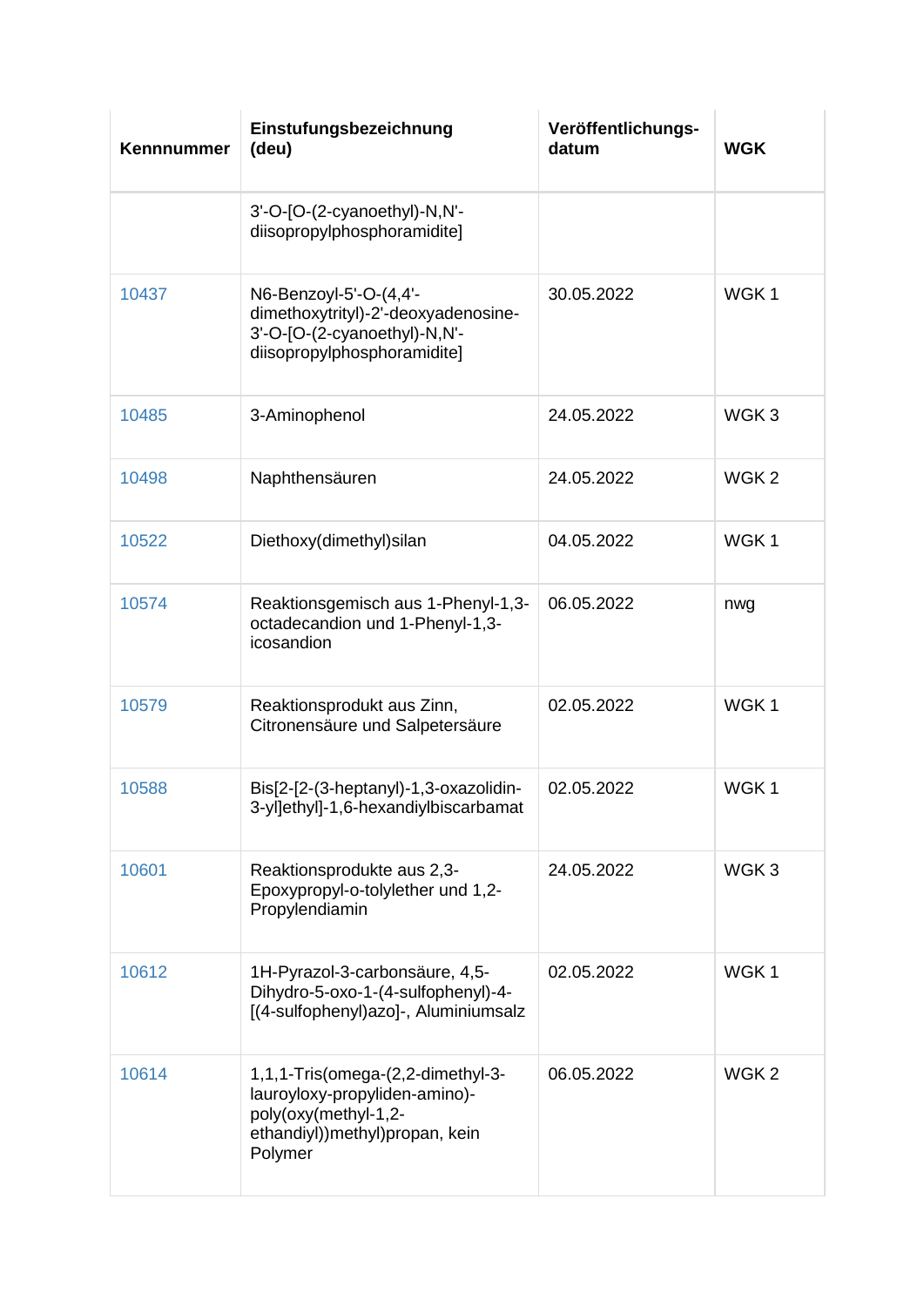| Kennnummer | Einstufungsbezeichnung<br>(deu)                                                                       | Veröffentlichungs-<br>datum | <b>WGK</b>       |
|------------|-------------------------------------------------------------------------------------------------------|-----------------------------|------------------|
| 10615      | 3-(2-(2-Hydroxyethoxy)ethylimino)-<br>2,2-dimethylpropyldodecanoat                                    | 06.05.2022                  | WGK <sub>1</sub> |
| 10616      | N,N'-Bis(2,2-dimethyl-3-<br>lauroyloxypropyliden)-3-<br>aminomethyl-3,5,5-<br>trimethylcyclohexylamin | 06.05.2022                  | WGK1             |
| 10619      | Niobium-Zinn-Oxid, Schwefel und<br>Zink dotiert                                                       | 16.05.2022                  | nwg              |
| 10620      | Reaktionsgemisch aus 2,2,4-<br>Trimethylhexan-1,6-diol und 2,4,4-<br>Trimethylhexan-1,6-diol          | 04.05.2022                  | WGK1             |
| 10621      | Reaktionsgemisch aus<br>Cyclododecanol und<br>Cyclododecanon                                          | 02.05.2022                  | WGK <sub>2</sub> |
| 10622      | beta-Glucanase                                                                                        | 02.05.2022                  | WGK1             |
| 10625      | Reaktionsprodukte aus<br>Cyclododeca-1,5,9-trien und<br>Lachgas, Überkopfdestillation                 | 24.05.2022                  | WGK <sub>3</sub> |
| 10626      | alpha-2-Naphthyl-omega-hydroxy-<br>poly(oxy-1,2-ethandiyl)chlorid (12<br>EO)                          | 02.05.2022                  | WGK <sub>1</sub> |
| 10627      | Tetraethylammoniumbenzoat                                                                             | 09.05.2022                  | WGK <sub>1</sub> |
| 10629      | 1,4-Phenylenbis(nitrilo-2,2-<br>dimethylprop-1-yl-3-<br>yliden)didodecanoat                           | 09.05.2022                  | WGK <sub>2</sub> |
| 10630      | Reaktionsprodukt aus 1,1,1-<br>Trimethylolpropan, propoxyliert,<br>Reaktionsprodukten mit Ammoniak    | 02.05.2022                  | WGK <sub>2</sub> |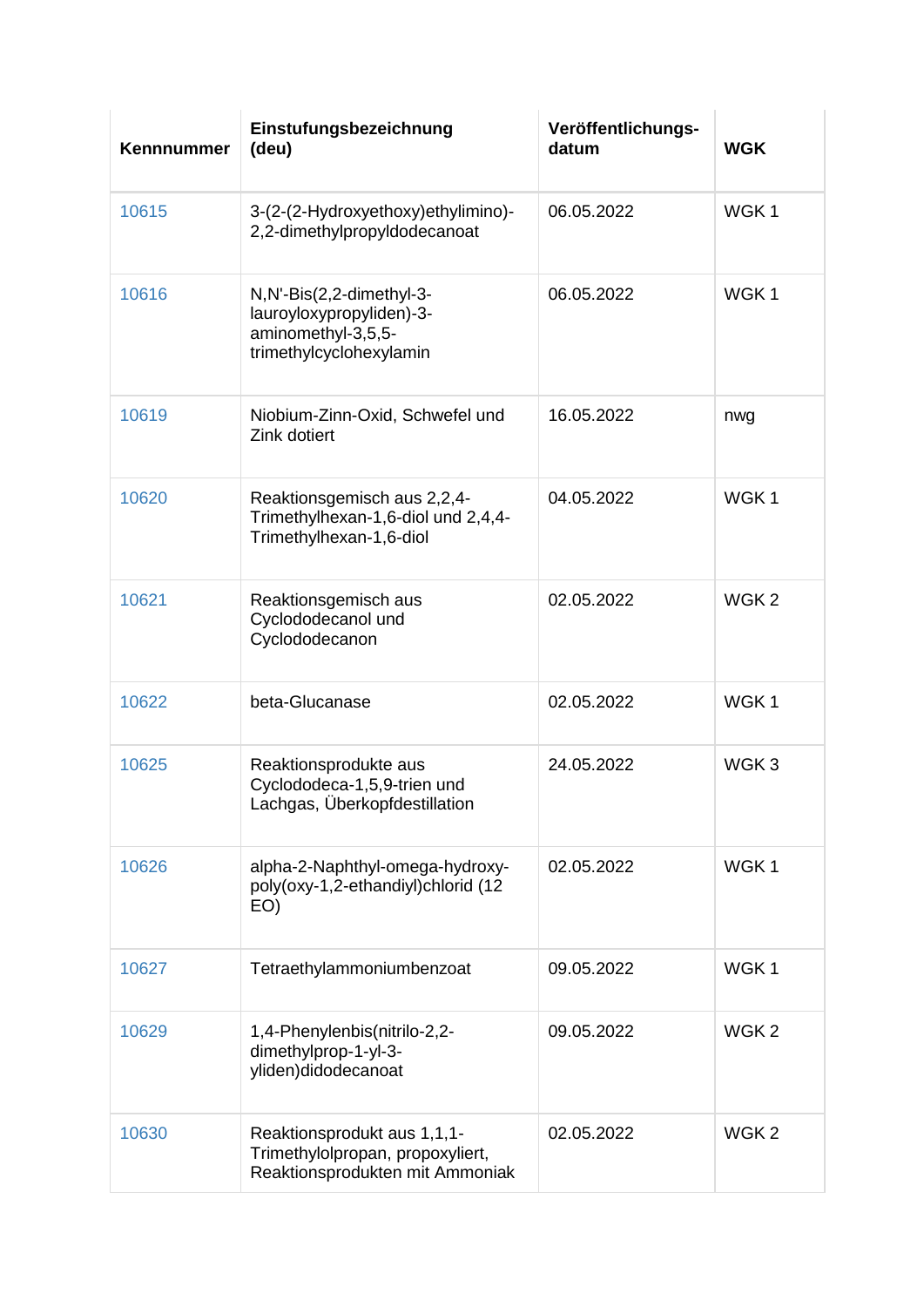| Kennnummer | Einstufungsbezeichnung<br>(deu)                                                                                                                                         | Veröffentlichungs-<br>datum | <b>WGK</b>       |
|------------|-------------------------------------------------------------------------------------------------------------------------------------------------------------------------|-----------------------------|------------------|
|            | und 2,2-Dimethyl-3-(4-<br>morpholinyl)propanal, kein Polymer                                                                                                            |                             |                  |
| 10632      | 2,3-Epoxypropylisopropylether                                                                                                                                           | 24.05.2022                  | WGK <sub>2</sub> |
| 10635      | Polymer aus Isophthalsäure,<br>Terephthalsäure, 2,2-<br>Dimethylpropan-1,3-diol,<br>Ethylenglykol und<br>Methylendiphenyldiisocyanat<br>(mittlere Molmasse 17000 g/mol) | 04.05.2022                  | WGK <sub>1</sub> |
| 10642      | 2-Aminobutan-1-ol                                                                                                                                                       | 03.05.2022                  | WGK <sub>2</sub> |
| 10643      | Polypropylenglykol-bis(3-<br>methyldimethoxysilylpropyl)ether<br>(mittlere Molmasse: 18000 g/mol)                                                                       | 04.05.2022                  | WGK1             |
| 10645      | C9-C11-Alkohole, propoxyliert (7-12<br>PO)                                                                                                                              | 09.05.2022                  | WGK <sub>1</sub> |
| 10646      | 2-Vinylpyridin                                                                                                                                                          | 04.05.2022                  | WGK <sub>3</sub> |
| 10647      | 1-(3-Sulfonatopropyl)-2-<br>vinylpyridinium                                                                                                                             | 04.05.2022                  | WGK <sub>2</sub> |
| 10648      | 1,1-Diphenylmethanimin                                                                                                                                                  | 09.05.2022                  | WGK1             |
| 10649      | 2-Propensäure, Butylester,<br>Reaktionsprodukte mit Butadien,<br>Schwefel und Triphenylphosphit                                                                         | 03.05.2022                  | WGK1             |
| 10650      | Polymer aus Bisphenol-A-<br>diglycidylether,<br>Polypropylenglykoldiglycidylether<br>und Phenol-Formaldehyd-<br>Kondensationsprodukt mit N-                             | 16.05.2022                  | WGK1             |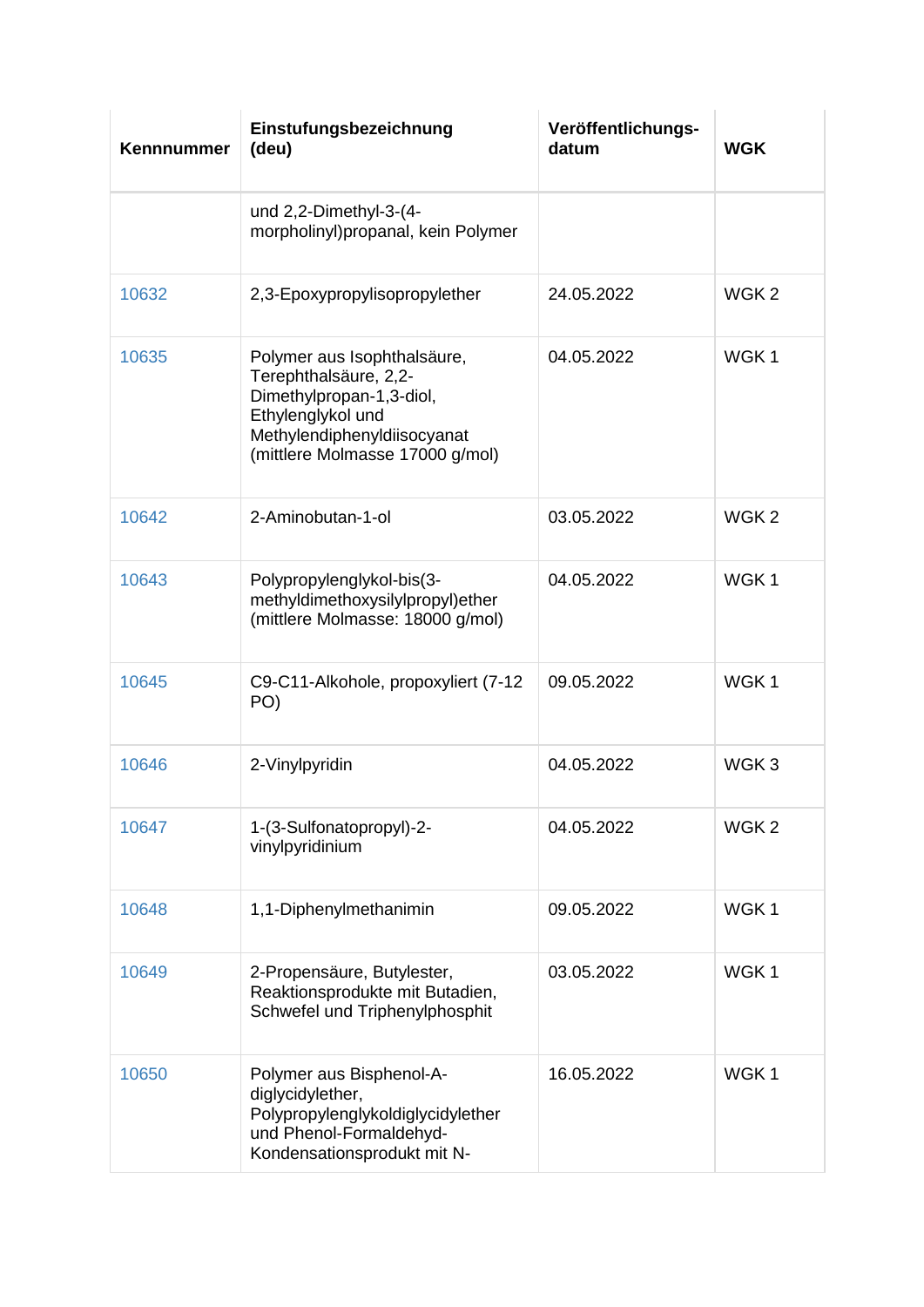| Kennnummer | Einstufungsbezeichnung<br>(deu)                                                                                                                | Veröffentlichungs-<br>datum | <b>WGK</b>       |
|------------|------------------------------------------------------------------------------------------------------------------------------------------------|-----------------------------|------------------|
|            | Methylmorpholin (mittlere Molmasse<br>ca. 3400 g/mol)                                                                                          |                             |                  |
| 10651      | Naphthol, ethoxyliert, $EO \ge 10$ mol                                                                                                         | 09.05.2022                  | WGK1             |
| 10652      | Phosphorodithionsäure, gemischte<br>O,O-Bis(1,3-dimethylbutyl und<br>Isopropyl) ester, Zinksalze                                               | 16.05.2022                  | WGK <sub>2</sub> |
| 10653      | 9,9'-Biphenyl-4,4'-diylbis(9H-fluoren-<br>$9-0$                                                                                                | 09.05.2022                  | WGK1             |
| 10654      | 3-(Diethoxymethylsilyl)propylamin                                                                                                              | 16.05.2022                  | WGK1             |
| 10655      | N,N'-Bis(3-aminopropyl)-1,3-<br>propandiamin                                                                                                   | 10.05.2022                  | WGK <sub>1</sub> |
| 10656      | Yucca schidigera Extrakt                                                                                                                       | 03.05.2022                  | WGK1             |
| 10657      | Poly(oxy-1,2-ethandiyl), alpha-(1-<br>oxo-2-propen-1-yl)-omega-(4-<br>benzoylphenoxy)- (mittlere<br>Molmasse: 415 g/mol)                       | 10.05.2022                  | WGK <sub>2</sub> |
| 10659      | Polymer aus Adipinsäure, N-(2-<br>Aminoethyl)-1,3-propandiamin und<br>N,N'-Ethylen-bis-1,3-propandiamin<br>(mittlere Molmasse ca. 12700 g/mol) | 10.05.2022                  | WGK1             |
| 10661      | Reaktionsprodukte aus Saccharose,<br>Glycerin und $C_{16-18}$ und $C_{18}$ -<br>ungesättigten Fettsäuremethylestern<br>mit Propylenoxid        | 10.05.2022                  | WGK1             |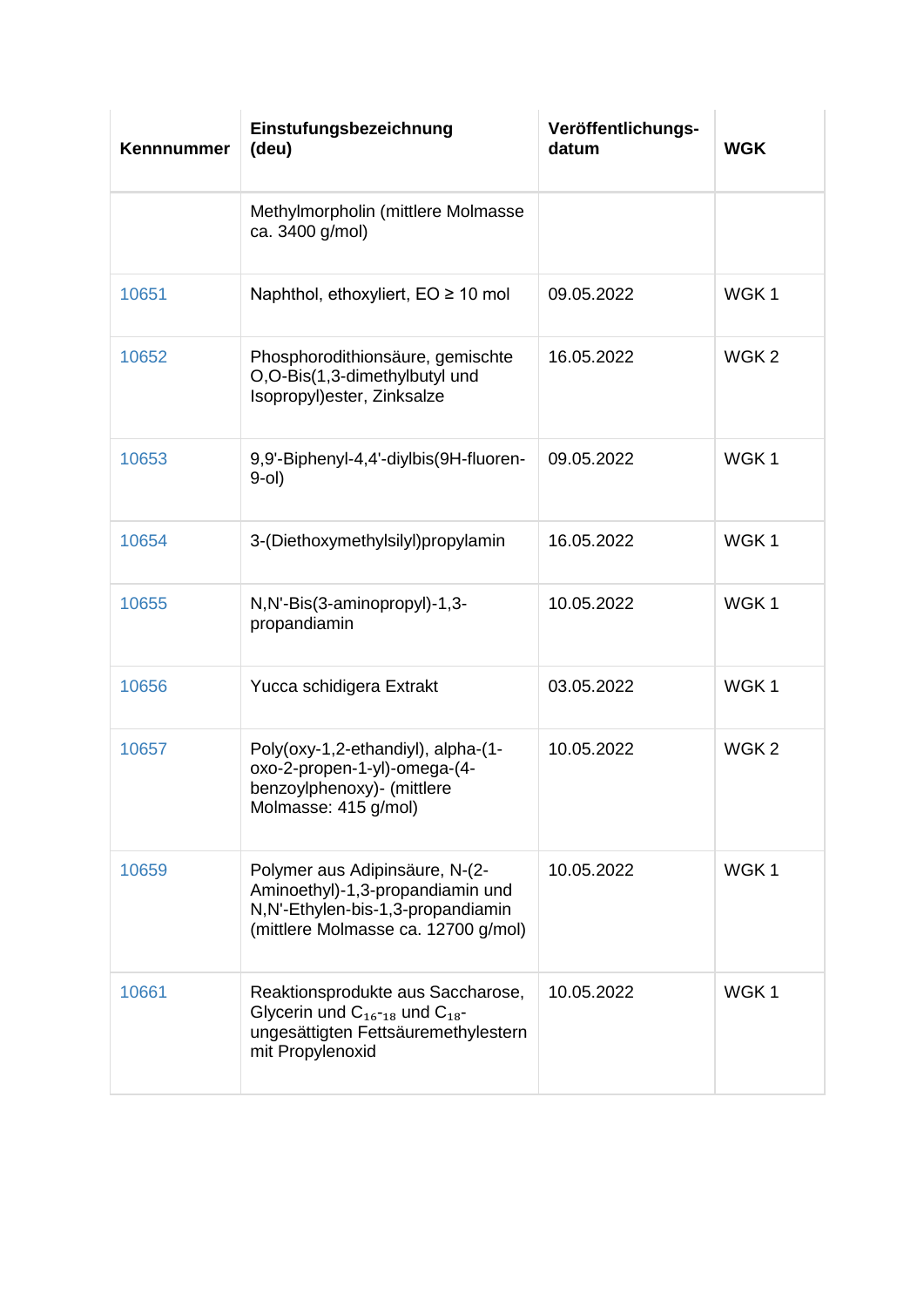| 10662 | $\alpha$ , $\alpha'$ -(1-Hexyl-1,2-ethandiyl)bis $\alpha$ - $(2-$<br>hydroxydecyl)oxy]-poly(oxy-1,2-<br>ethandiyl)] (mittlere Molmasse ca.<br>1300 g/mol)                           | 24.05.2022 | WGK <sub>2</sub> |
|-------|-------------------------------------------------------------------------------------------------------------------------------------------------------------------------------------|------------|------------------|
| 10663 | Reaktionsprodukte aus<br>Phosphortrichlorid mit Phenol, 2-<br>tert.-Butylphenol und 4-tert.-<br><b>Butylphenol</b>                                                                  | 10.05.2022 | WGK1             |
| 10664 | Subtilisin                                                                                                                                                                          | 10.05.2022 | WGK <sub>2</sub> |
| 10665 | Dimethylbis(octadecyloxy)silan                                                                                                                                                      | 10.05.2022 | WGK1             |
| 10666 | Polymer aus 2,4,4-Trimethylpenten<br>und Maleinsäureanhydrid, Ester mit<br>Polyethylenglycol-mono-C12-14-<br>Alkylethern, Natriumsalz (mittlere<br>Molmasse 3000-4000 g/mol)        | 16.05.2022 | WGK <sub>2</sub> |
| 10667 | 1,3-Benzoldicarbonsäure, 5-Sulfo-<br>,Natriumsalz (1:1), Polymer mit 1,3-<br>Benzoldicarbonsäure, 1,4-<br>Benzoldicarbonsäure und Ethan-1,2-<br>diol (mittlere Molmasse 3900 g/mol) | 16.05.2022 | WGK1             |
| 10668 | 4-Hydroxybenzophenon                                                                                                                                                                | 17.05.2022 | WGK <sub>2</sub> |
| 10671 | Sulfitablaugen und Kochablaugen<br>(Papierindustrie)                                                                                                                                | 17.05.2022 | WGK <sub>1</sub> |
| 10673 | Sulfitlaugen und Kochlaugen, weiβ<br>(Papierindustrie)                                                                                                                              | 17.05.2022 | WGK <sub>2</sub> |
| 10674 | Vinasse, Fermentationsrest                                                                                                                                                          | 03.05.2022 | WGK1             |
| 10675 | Ascophyllum nodosum Extrakt                                                                                                                                                         | 05.05.2022 | WGK1             |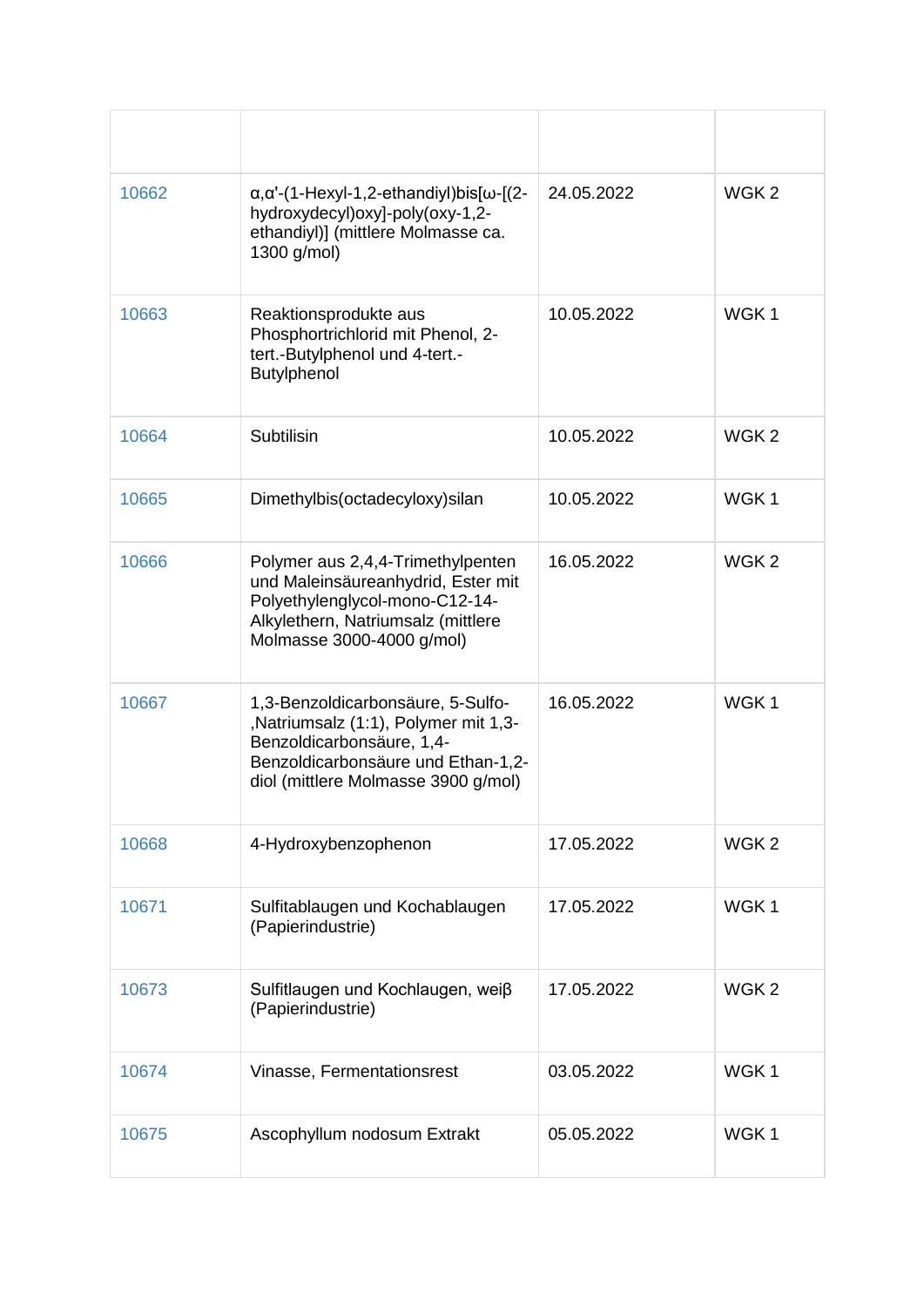| 10677 | Propanoic acid, 2-hydroxy-, salts<br>with 2-[[4-(1,1-<br>dimethylethyl)phenoxy]methyl]oxiran<br>e-quaternized maleic anhydride-<br>styrene polymer 3-<br>(dimethylamino)propyl imide imide<br>with polyethylene-polypropylene<br>glycol 2-aminopropyl Me ether<br>Polymer (Molecular mass 10000 -<br>25000 g/mol) | 05.05.2022 | WGK <sub>2</sub> |
|-------|-------------------------------------------------------------------------------------------------------------------------------------------------------------------------------------------------------------------------------------------------------------------------------------------------------------------|------------|------------------|
| 10679 | 4,10-Dicyano-3,9-<br>perylendicarbonsäure-bis(2-<br>methylpropyl)ester                                                                                                                                                                                                                                            | 11.05.2022 | WGK1             |
| 10680 | Reaktionsgemisch aus 2-Piperazin-<br>1-ylethanol, Piperazin-1,4-diethanol<br>und Piperazin                                                                                                                                                                                                                        | 11.05.2022 | WGK1             |
| 10682 | Melasse, Blackstrap                                                                                                                                                                                                                                                                                               | 11.05.2022 | WGK1             |
| 10683 | Cobalt(II)-hydroxid                                                                                                                                                                                                                                                                                               | 11.05.2022 | WGK3             |
| 10684 | 2-Isobutyl-4-methyltetrahydro-2H-<br>pyran                                                                                                                                                                                                                                                                        | 11.05.2022 | WGK1             |
| 10685 | Natriumbis[2-[(4,5-dihydro-3-methyl-<br>5-oxo-1-phenyl-1H-pyrazol-4-<br>yl)azo]benzoato(2-)]chromat(1-)                                                                                                                                                                                                           | 11.05.2022 | WGK <sub>2</sub> |
| 10686 | 1H-Pyrazol-4-carbonsäure, 1-(1,2-<br>Dimethylpropyl)-5-methyl-                                                                                                                                                                                                                                                    | 12.05.2022 | WGK1             |
| 10689 | Chlor[29H,31H-phthalocyaninato(2-<br>)-N29,N30,N31,N32]aluminium                                                                                                                                                                                                                                                  | 12.05.2022 | WGK1             |
| 10690 | $3-$<br>(Tris(trimethylsiloxy)silyl)propylmeth<br>acrylat                                                                                                                                                                                                                                                         | 12.05.2022 | WGK1             |
| 10691 | $3-$<br>[Tris(acetoxy)silyl]propylmethacrylat                                                                                                                                                                                                                                                                     | 12.05.2022 | WGK1             |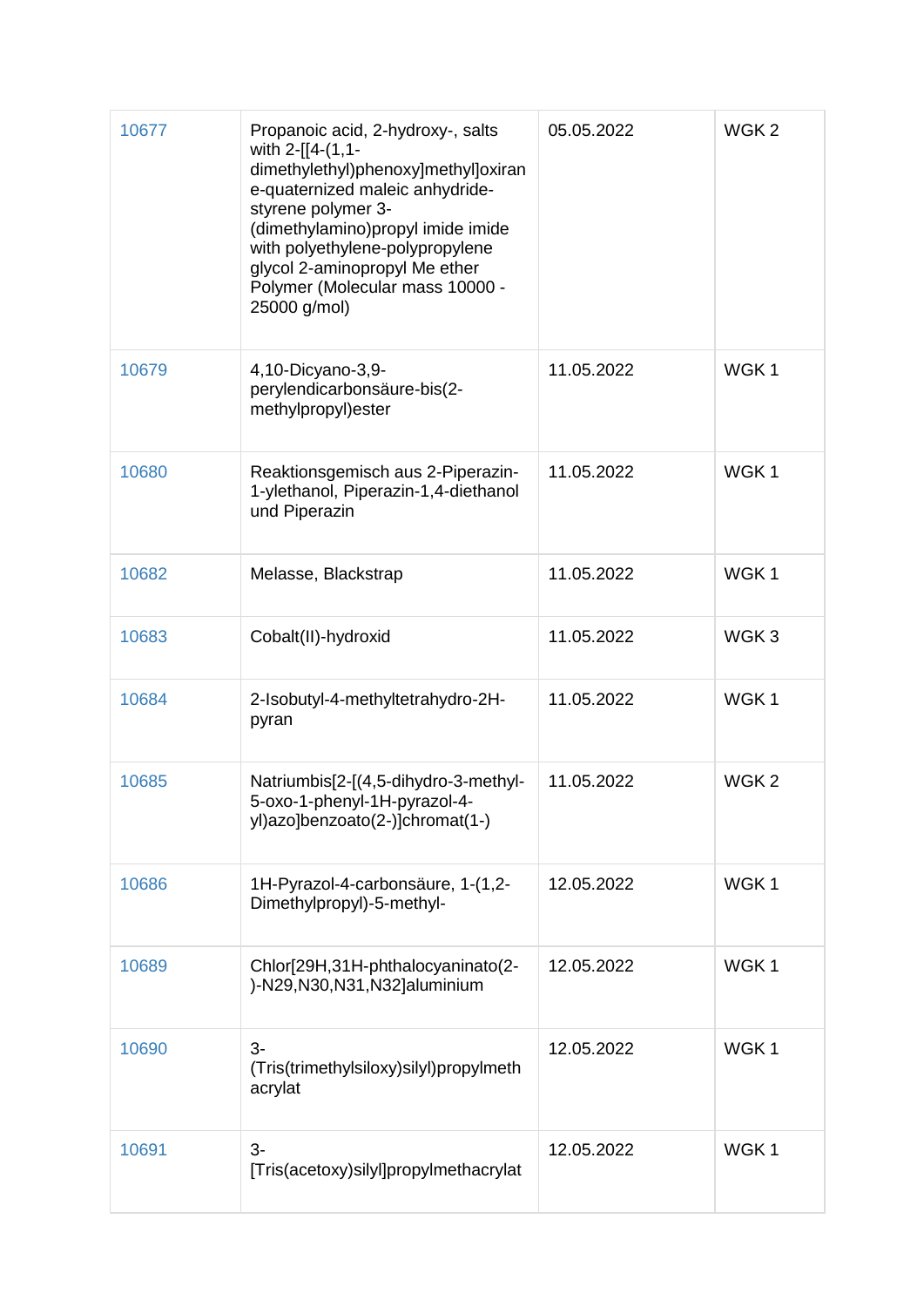| 10692 | Ammonium-[trisulfamoyl-29H,31H-<br>phthalocyaninsulfonato(3-)-<br>N29, N30, N31, N32] cuprat(1-)                                                                        | 12.05.2022 | WGK1             |
|-------|-------------------------------------------------------------------------------------------------------------------------------------------------------------------------|------------|------------------|
| 10695 | Benzoesäure, C9-11, C-10-reich,<br>verzweigte Alklyester                                                                                                                | 12.05.2022 | WGK1             |
| 10697 | Mais, Quellflüssigkeit                                                                                                                                                  | 13.05.2022 | WGK1             |
| 10699 | $4-(1,1-$<br>Dimethylethyl)cyclohexylacrylat                                                                                                                            | 24.05.2022 | WGK <sub>2</sub> |
| 10700 | 5-[(2-Ethylhexyl)oxy]-2-(4-{4-[(2-<br>ethylhexyl) oxy]-2-hydroxyphenyl}-6-<br>(4-methoxyphenyl)-1,3,5-triazin-2-<br>yl)phenol                                           | 17.05.2022 | nwg              |
| 10701 | Reiskleiewachse, oxidiert,<br>Calciumsalze                                                                                                                              | 13.05.2022 | WGK1             |
| 10702 | Polymer aus 2-Methyl-1-propen,<br>Octadec-1-en und<br>Maleinsäureanhydrid, Ester mit<br>Docosan-1-ol, Icosan-1-ol und<br>Tetradecanol (mittlere Molmasse<br>4350 g/mol) | 13.05.2022 | WGK <sub>2</sub> |
| 10703 | Polymer aus Hexadec-1-en,<br>Tetradec-1-en,<br>Polyglykolallylmethylether und<br>Maleinsäureanhydrid, Amid mit 1-<br>Dodecylamin (mittlere Molmasse<br>1700 g/mol)      | 13.05.2022 | WGK <sub>2</sub> |
| 10704 | Chromdiborid                                                                                                                                                            | 17.05.2022 | WGK <sub>2</sub> |
| 10705 | 3-Vinyl-1-Methyl-1H-imidazolium-<br>methylsulfat, (1:1) Homopolymer<br>(mittlere Molmasse 1000 -30000<br>$g/mol > 0,2%$ Methanol)                                       | 05.05.2022 | WGK <sub>2</sub> |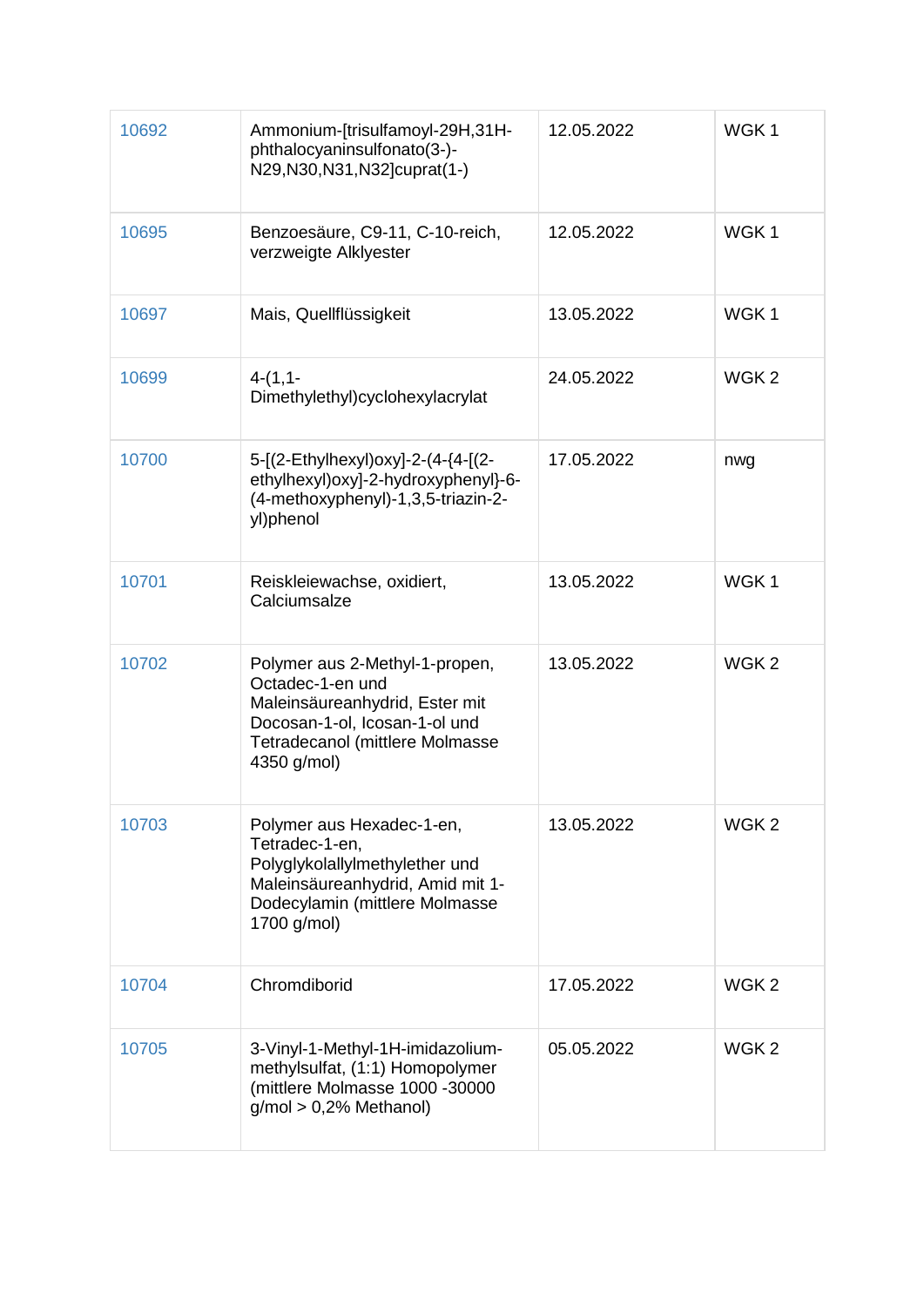| 10708 | 3-[[5-methyl-2-(1-<br>methylethyl)cyclohexyl]oxy]propan-<br>$1,2$ -diol                                                                                                                                                                                                                    | 13.05.2022 | WGK1             |
|-------|--------------------------------------------------------------------------------------------------------------------------------------------------------------------------------------------------------------------------------------------------------------------------------------------|------------|------------------|
| 10710 | 3-Hydroxy-2'-methyl-2-naphthanilid<br>gekuppelt mit diazotiertem 3-Amino-<br>4-methoxy-N-methylbenzamid und<br>3-Hydroxy-3'-nitro-2-naphthanilid                                                                                                                                           | 25.05.2022 | WGK1             |
| 10711 | Alkohole C12-13, verzweigt und<br>linear, ethoxyliert, EO 10 (mittlere<br>Molmasse 633 g/mol)                                                                                                                                                                                              | 17.05.2022 | WGK <sub>2</sub> |
| 10713 | N, N-Dihydroxyethyl-p-toluidin                                                                                                                                                                                                                                                             | 13.05.2022 | WGK <sub>2</sub> |
| 10714 | Poly(oxy-1,2-ethandiyl), alpha-<br>phosphono-omega-(isodecyloxy)-<br>(EO 3 mol)                                                                                                                                                                                                            | 25.05.2022 | WGK1             |
| 10716 | 1-Propanaminium, N,N,N-Trimethyl-<br>3-[(2-methyl-1-oxo-2-propen-1-<br>yl)amino]-, Chlorid (1:1), Polymer mit<br>N-(1-Methylethyl)-2-propenamid, 2-<br>Methyl-2-[(1-oxo-2-propen-1-<br>yl)amino]-1-propansulfonsäure und<br>2-Propensäure, Natriumsalz (mittlere<br>Molmasse 118000 g/mol) | 17.05.2022 | WGK <sub>2</sub> |
| 10719 | Alkohole, C9-11, verzweigt und<br>linear, ethoxyliert, pentoxyliert<br>(mittlere Molmasse 727 g/mol)                                                                                                                                                                                       | 25.05.2022 | WGK <sub>2</sub> |
| 10720 | Alkohole, C9-11, verzweigt und<br>linear, ethoxyliert, butoxyliert,<br>methylether (mittlere Molmasse 770<br>g/mol)                                                                                                                                                                        | 25.05.2022 | WGK1             |
| 10721 | N-[4-(2,4-Dihydroxyphenyl)-1,3-<br>thiazol-2-yl]-2-methylpropanamid                                                                                                                                                                                                                        | 18.05.2022 | WGK <sub>2</sub> |
| 10722 | 4-(Diethoxyphosphinyl)-2-methyl-2-<br>butensäureethylester                                                                                                                                                                                                                                 | 18.05.2022 | WGK1             |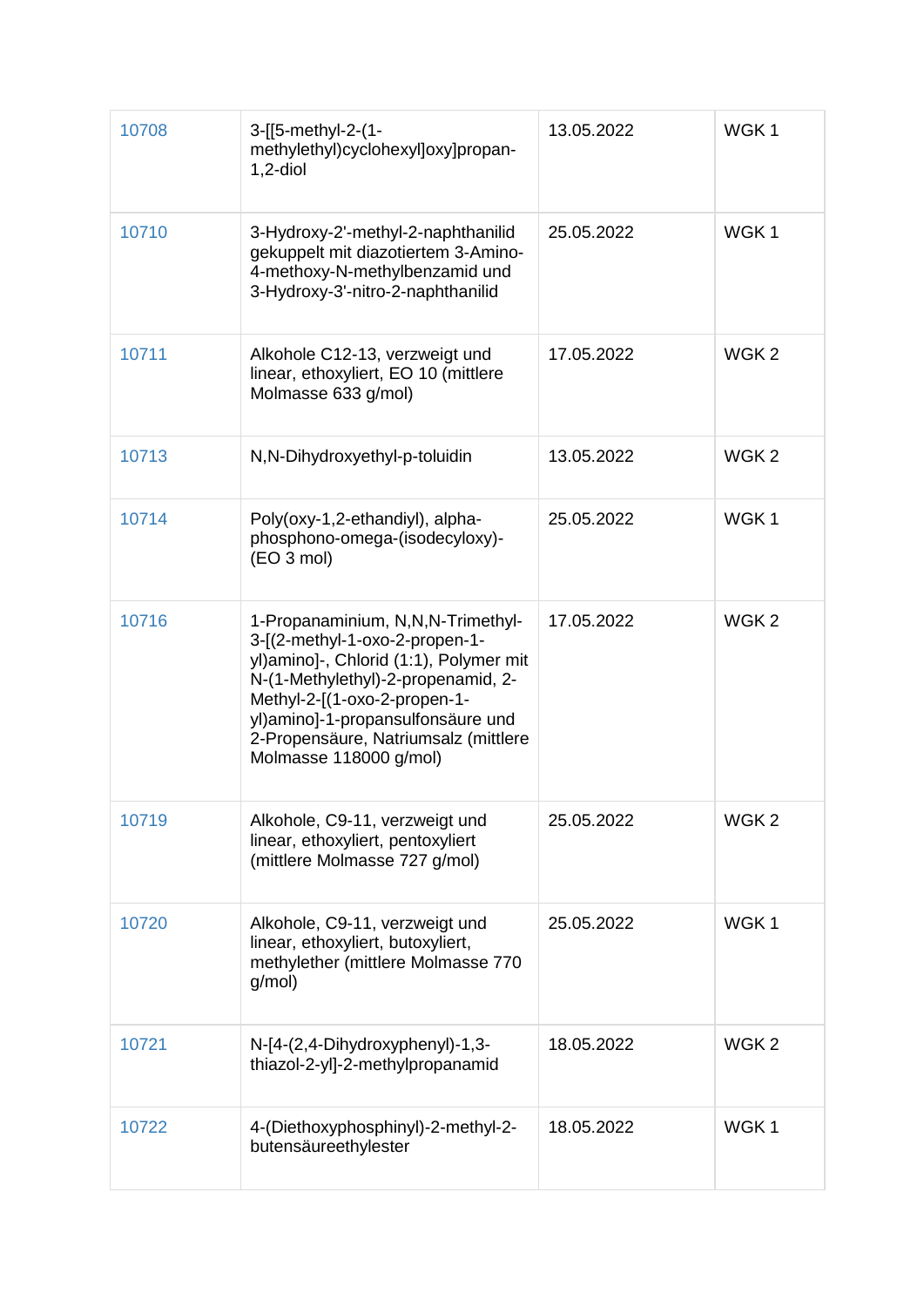| 10725 | Polymer aus 4,4'-<br>Diphenylmethandiisocyanat,<br>Polypropylenglykol und 1,3-<br>Butadien, Homopolymer, hydroxy-<br>terminiert (mittlere Molmasse 2728<br>g/mol) | 25.05.2022 | WGK1             |
|-------|-------------------------------------------------------------------------------------------------------------------------------------------------------------------|------------|------------------|
| 10726 | 4-(Vinyloxy) butan-1-ol, propoxyliert<br>(mittlere Molmasse 690 g/mol, PO<br>10 mol)                                                                              | 25.05.2022 | WGK <sub>1</sub> |
| 10727 | 2-Imino-1-methyl-imidazolidin-4-on                                                                                                                                | 25.05.2022 | WGK1             |
| 10728 | Polyethylenglykol-N-Vinylimidazol-N-<br>Vinylpyrrolidon Copolymer (mittlere<br>Molmasse 127000 g/mol)                                                             | 27.05.2022 | WGK1             |
| 10730 | Trimethylolpropantris(3,5,5-<br>trimethylhexanoat)                                                                                                                | 18.05.2022 | awg              |
| 10734 | Reaktionsprodukt aus<br>Hexamethylendiisocyanatoligomeren<br>mit 3-Trimethoxysilylpropan-1-thiol<br>(mittlere Molmasse 837 g/mol)                                 | 27.05.2022 | WGK1             |
| 10736 | Undecandisäure                                                                                                                                                    | 27.05.2022 | WGK1             |
| 10737 | $1 - 14 - (4 -$<br>Benzoylphenylsulfanyl)phenyl]-2-<br>methyl-2-(4-<br>methylphenylsulfonyl)propan-1-on                                                           | 27.05.2022 | WGK1             |
| 10738 | Dinatrium-5-amino-4-hydroxy-3-<br>(phenylazo)naphthalin-2,7-disulfonat                                                                                            | 18.05.2022 | WGK1             |
| 10739 | C12-14-Alkylammonium-C6-10-<br>alkylphosphate                                                                                                                     | 27.05.2022 | WGK <sub>2</sub> |
| 10742 | 2-[[[3-(Isocyanatomethyl)-3,5,5-<br>trimethylcyclohexyl]carbamoyl]oxy]et<br>hylacrylat                                                                            | 27.05.2022 | WGK1             |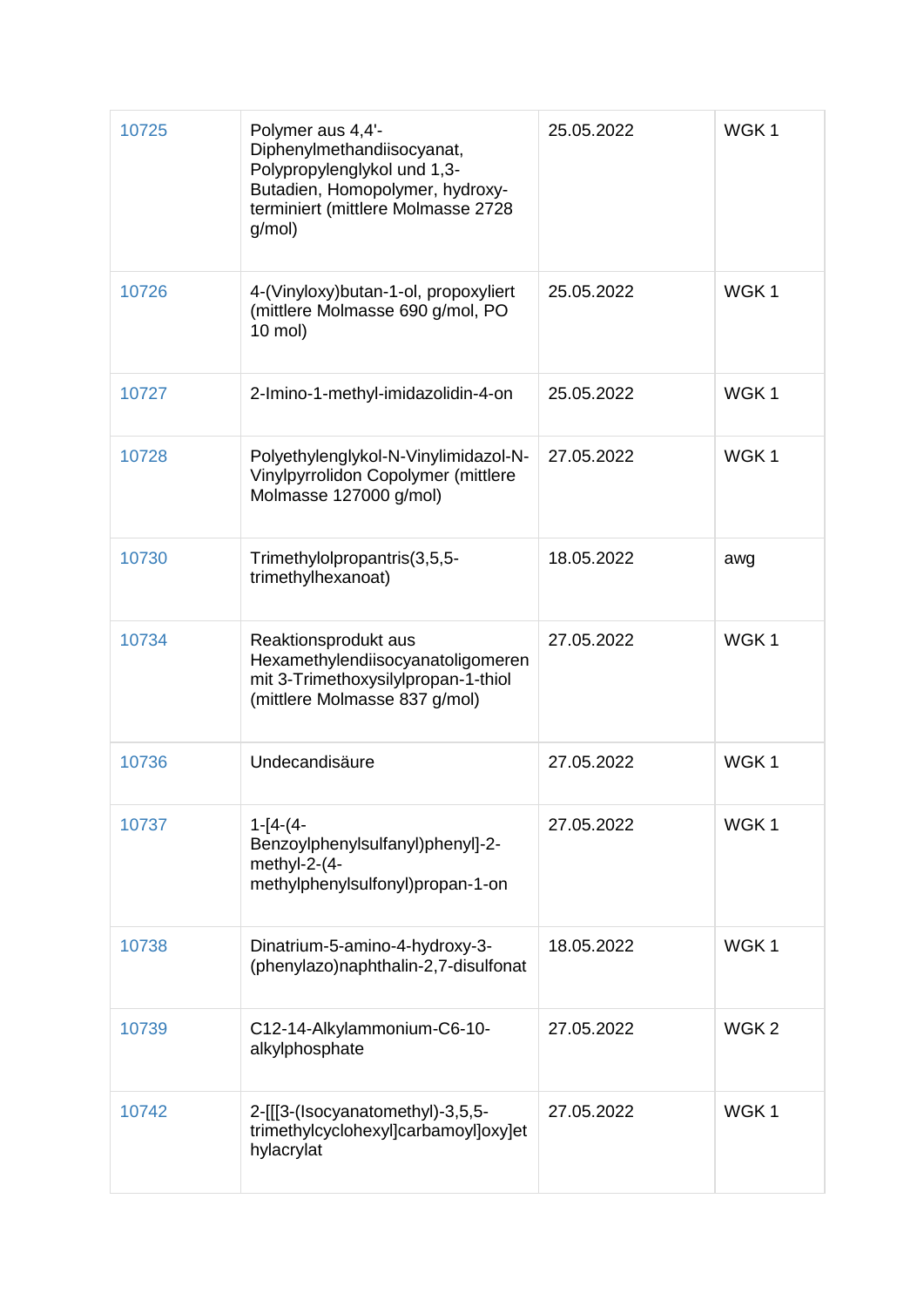| 10743 | Trimethylolpropan, Polymer mit 2,6-<br>Toluylendiisocyanat und<br>Diethylenglykol blockiert mit<br>Octadecyl-3-mercaptopropionat<br>(mittlere Molmasse 3500 g/mol) | 27.05.2022 | WGK1             |
|-------|--------------------------------------------------------------------------------------------------------------------------------------------------------------------|------------|------------------|
| 10744 | Naphthol, propoxyliert, EO 10<br>(mittlere Molmasse 716 g/mol)                                                                                                     | 18.05.2022 | WGK1             |
| 10747 | p-Vinylphenol, Polymer mit N-<br>Methyl-D-glucamin und<br>Formaldehyd (mittlere Molmasse<br>21800 g/mol)                                                           | 27.05.2022 | WGK <sub>2</sub> |
| 10748 | N, N-Dihydroxyethyl-m-toluidin                                                                                                                                     | 18.05.2022 | WGK <sub>2</sub> |
| 10749 | 2-Ethylhexanol-1, propoxyliert, PO 6<br>(mittlere Molmasse 478 g/mol)                                                                                              | 19.05.2022 | WGK1             |
| 10750 | Reaktionsgemisch aus 1,4-Dimethyl-<br>2-(dimethoxyphosphinyl) succinat, 1-<br>Dodecanol und Polyethylenglykol<br>(EO 8)                                            | 19.05.2022 | WGK1             |
| 10754 | Bis(2-propylheptyl)adipat                                                                                                                                          | 19.05.2022 | awg              |
| 10758 | 2-(4-Chlorbenzoyl)benzoesäure                                                                                                                                      | 19.05.2022 | WGK1             |
| 10759 | Polymer aus Maleinsäuredi-n-<br>butylester und n-Alkenen, C14-18<br>(mittlere Molmasse 452 g/mol)                                                                  | 19.05.2022 | WGK1             |
| 10760 | n-Decanol, ethoxyliert, propoxyliert,<br>EO 10, PO 16 (mittlere Molmasse<br>1528 g/mol)                                                                            | 19.05.2022 | WGK <sub>2</sub> |
| 10762 | Alkohole, C9-11, ethoxyliert,<br>propoxyliert, EO 5, PO 3,5 (mittlere<br>Molmasse 581 g/mol)                                                                       | 19.05.2022 | WGK1             |